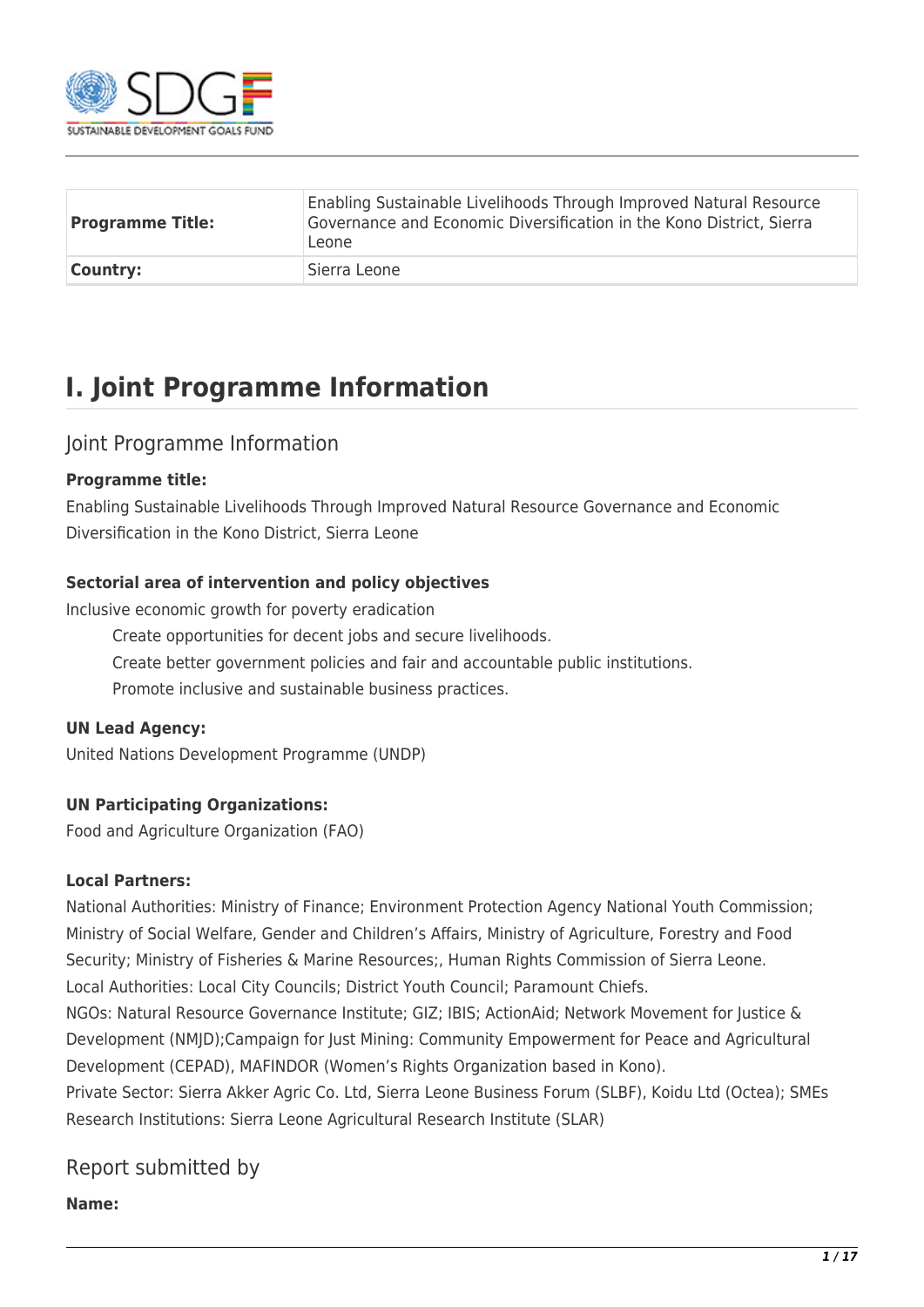Adamu Sanidanya

**Title:**  Project Officer- SDG-F FAO

**Organization:**  FAO

**Contact information:**  11 Jallow Terrace Aberdeen, Freetown.

**Reporting Period Ending:**  Sunday, April 23, 2017

## **II. Contact Information**

Resident Coordinator

**Name:**  Sunil Saigal

**E-mail:**  sunil.saigal@one.un.org

UNCT contact person for implementation

**Name:**  Samuel Doe

**Agency:**  UNDP

**Title:**  Country Director

**E-mail:**  samuel.doe@undp.org

**Phone:**  +232

**Address:**  55 Wilkinsonroad, Freetown

Technical team contacts

Alternative UNCT contact person for implementation

**Name:**  Nyabenyi Tipo

**Agency:**  FAO

**Title:**  Country Representative

**E-mail:**  Nyabenyi.Tipo@fao.org

**Phone:**  + 232 78440003

**Address:**  11 Jallow Terrace, Aberdeen, Freetown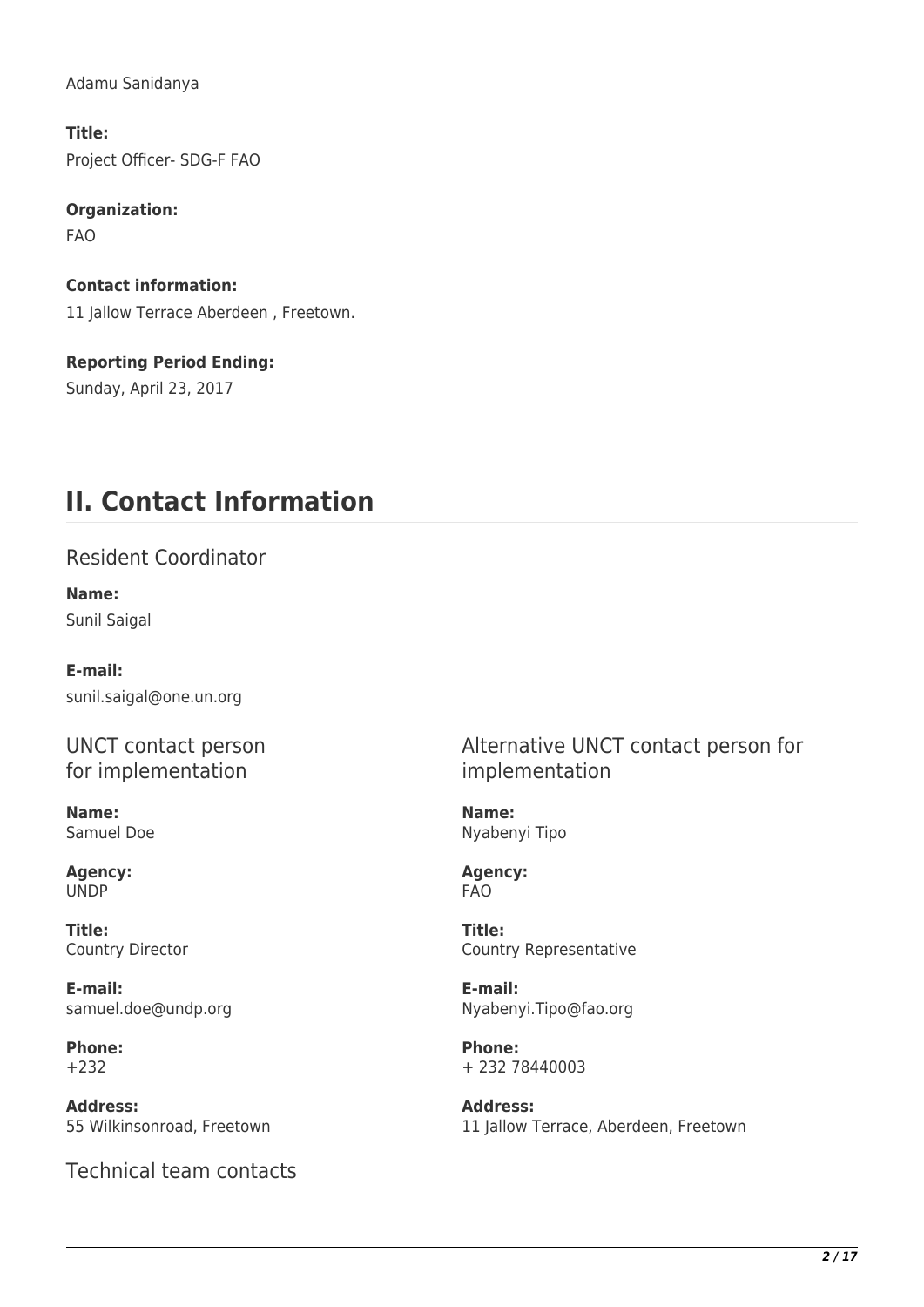Joint programme coordinator

**Name:**  Tanzila Sankoh

**Agency:**  UNDP

**Title:**  Ag. Team Leader

**Email:**  tanzil.sankoh@undp.org

**Phone:**  +23279961450

**Address:**  55 Wilkinson Road, Freetown

JP communications and advocacy focal point

**Name:**  John terry

**Agency:**  UNDP

**Title:**  Communication Analyst

**Email:**  john.terry@undp.org

**Phone:**  +23278917103

**Address:**  55 Wilkinson Road, Freetown

JP private sector focal point

**Name:**  Pakai Kamara

**Agency:**  Sierra Akker

**Title:**  Chief Executive Officer

**Email:**  pakai@sierraakkeragric.com; pakai@ yahoo.com

**Phone:**  +23276759882

**Address:**  Sumbuya Village, Koya Chiefdom, Freetown-Masiaka Highway

JP monitoring and evaluation focal point

**Name:**  Joseph Brima

**Agency:**  FAO

**Title:**  Assistant Food and Agriculture Organization Representative for Programmes

**Email:**  Joseph.Brima@fao.org

**Phone:**  +23279250150

**Address:**  11 Jallow Terrace Aberdeen, Freetown

JP knowledge management focal point

**Name:**  Irene Ntanda Agency

**Agency:**  UNDP

**Title:**  Donor Reporting Officer

**Email:**  Irene.ntanda@undp.org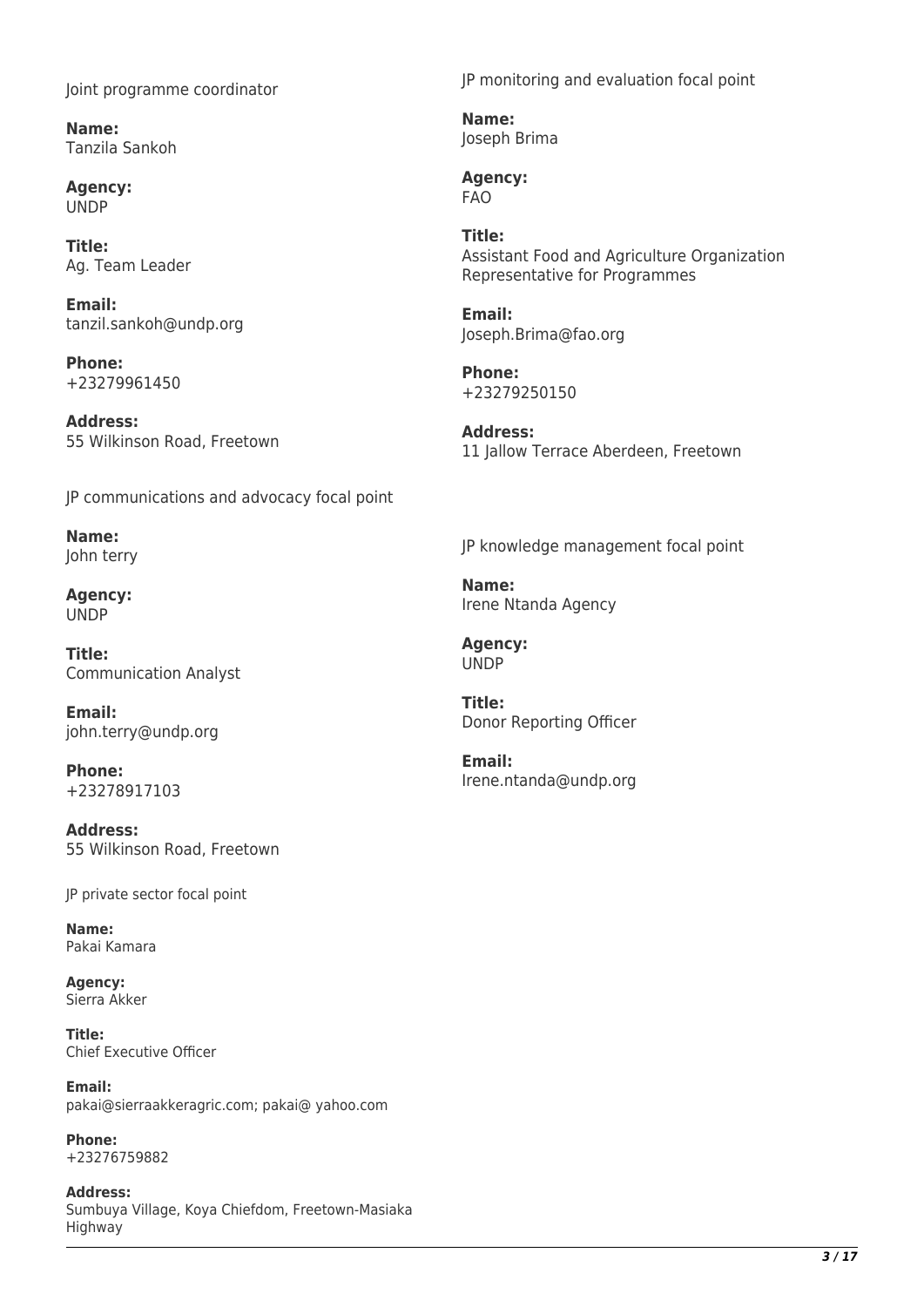### Agency contact points

Contact 1

**Name:**  Jautu Jallow

**Agency:**  Environmental Protection Agency

**Title:**  Executive Director

**Email:**  jatouforna@gmail.com

**Phone:**  +23276677235

**Address:**  21 Old railway Line, Brookfields, Freetown

Contact 3

**Name:**  Richard Koninga

**Agency:**  Kono District Council

**Title:**  Chairman

**Email:**  konodistrictcouncil@yahoo.com

**Phone:**  +23276588228

**Address:**  Kono District Council Office, Old Barracks Road, Koidu Town.

Contact 5

#### Contact 2

**Name:**  Richard T Mosray

**Agency:**  Government Technical Vocational Center

**Title:**  Principal

**Email:**  gtvc2016dorma@yahoo.com

**Phone:**  +23276819768

**Address:**  Dormah, Koidu City, Kono

Contact 4

# **III. Financial information**

#### **Detailed Financial Report:**

The Copy of FINAL Joint WorkPlan Budget .xlsx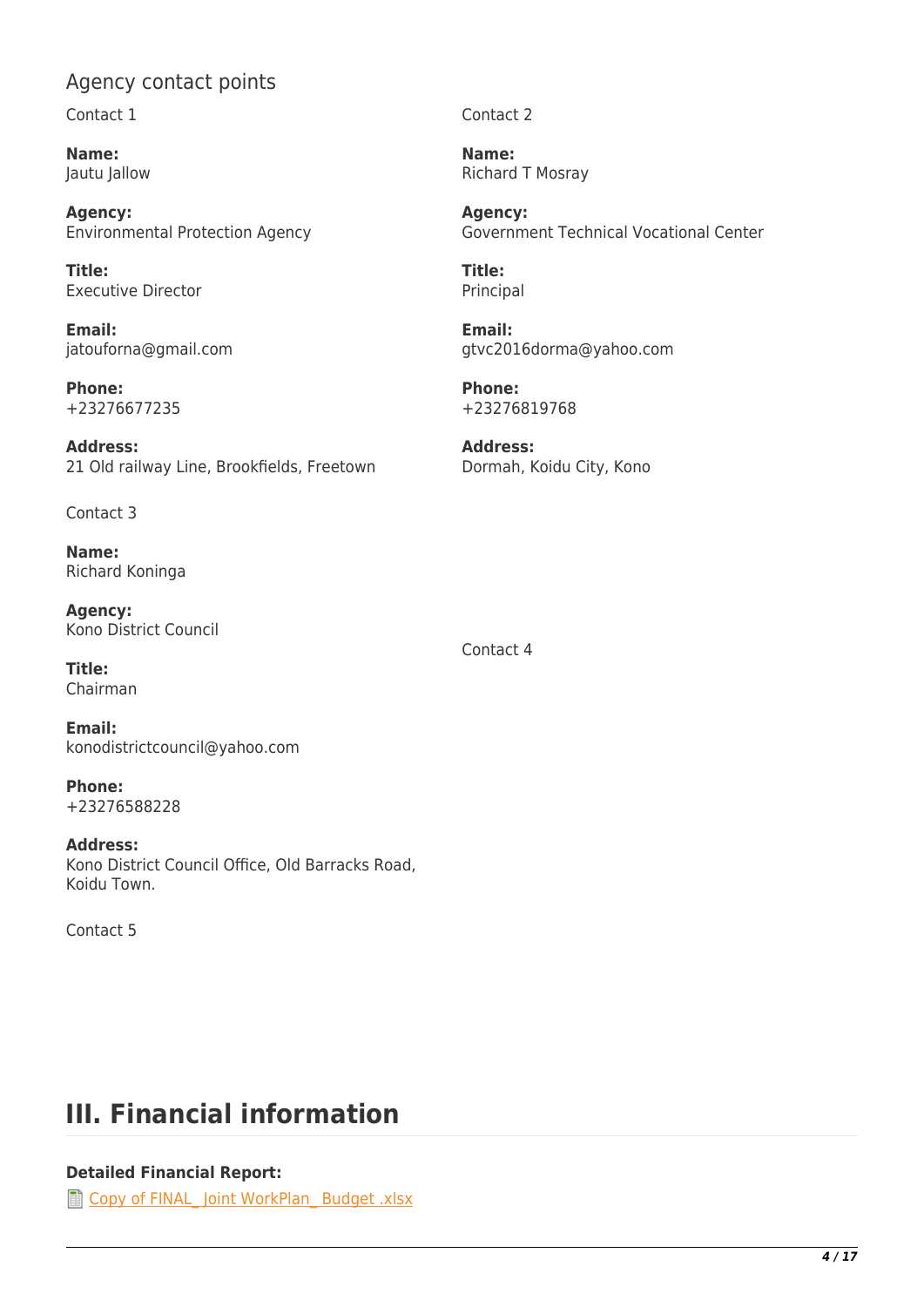### SDG-F Funds

| <b>UN Agency</b>                                  | <b>Total approved</b><br>funds | <b>Total funds</b><br><b>Transferred to</b><br>date | <b>Total funds</b><br>committed to<br>date | <b>Total funds</b><br>disbursed to date |
|---------------------------------------------------|--------------------------------|-----------------------------------------------------|--------------------------------------------|-----------------------------------------|
| United Nations<br>Development<br>Programme (UNDP) | 976,000.00                     | 604,281.00                                          | 536,406.00                                 | 528,096.00                              |
| Food and<br>Agriculture<br>Organization (FAO)     | 524,000.00                     | 262,318.00                                          | 317,713.00                                 | 317,713.00                              |

| <b>Total</b><br>854,119.00<br>845,809,00<br>.,500,000.00<br>866,599,00 |  |
|------------------------------------------------------------------------|--|
|------------------------------------------------------------------------|--|

## Matching Funds

| <b>Name of source</b> | <b>Total approved</b><br>funds | <b>Total funds</b><br><b>Transferred to</b><br>date | <b>Total funds</b><br>committed to<br>date | <b>Total funds</b><br>disbursed to date |
|-----------------------|--------------------------------|-----------------------------------------------------|--------------------------------------------|-----------------------------------------|
| <b>UNDP</b>           | 654,000.00                     | 200,000.00                                          | 200,000.00                                 | 200,000.00                              |
| <b>FAO</b>            | 496,000.00                     |                                                     |                                            |                                         |

| 200,000.00<br>654,000.00<br>200,000.00<br>Total<br>200,000.00 |
|---------------------------------------------------------------|
|---------------------------------------------------------------|

# **IV. Beneficiaries**

#### **Total number of direct beneficiaries to date:**

1,741

### Direct Beneficiaries – Breakdown

| <b>Beneficiary type - individual</b> |           |    |                | <b>Total Female Male Comments</b>                                                               |
|--------------------------------------|-----------|----|----------------|-------------------------------------------------------------------------------------------------|
| <b>Farmers</b>                       | 1,220 600 |    | 620            | Beneficiaries receiving training on poultry<br>and fish farming all have farming<br>backgrounds |
| Entrepreneurs                        | 0         | 0  | $\overline{0}$ |                                                                                                 |
| Civil servants/government            | 10        | 3  |                | No direct targets set but some are<br>benefiting from capacity building trainings               |
| Indigenous                           | 0         | 0  | $\Omega$       |                                                                                                 |
| Children                             |           |    |                |                                                                                                 |
| Youth                                | 450       | 70 | 380            | Youths benefiting from skills trainings                                                         |
| Other 1                              |           |    |                |                                                                                                 |
|                                      |           |    |                |                                                                                                 |
|                                      |           |    |                |                                                                                                 |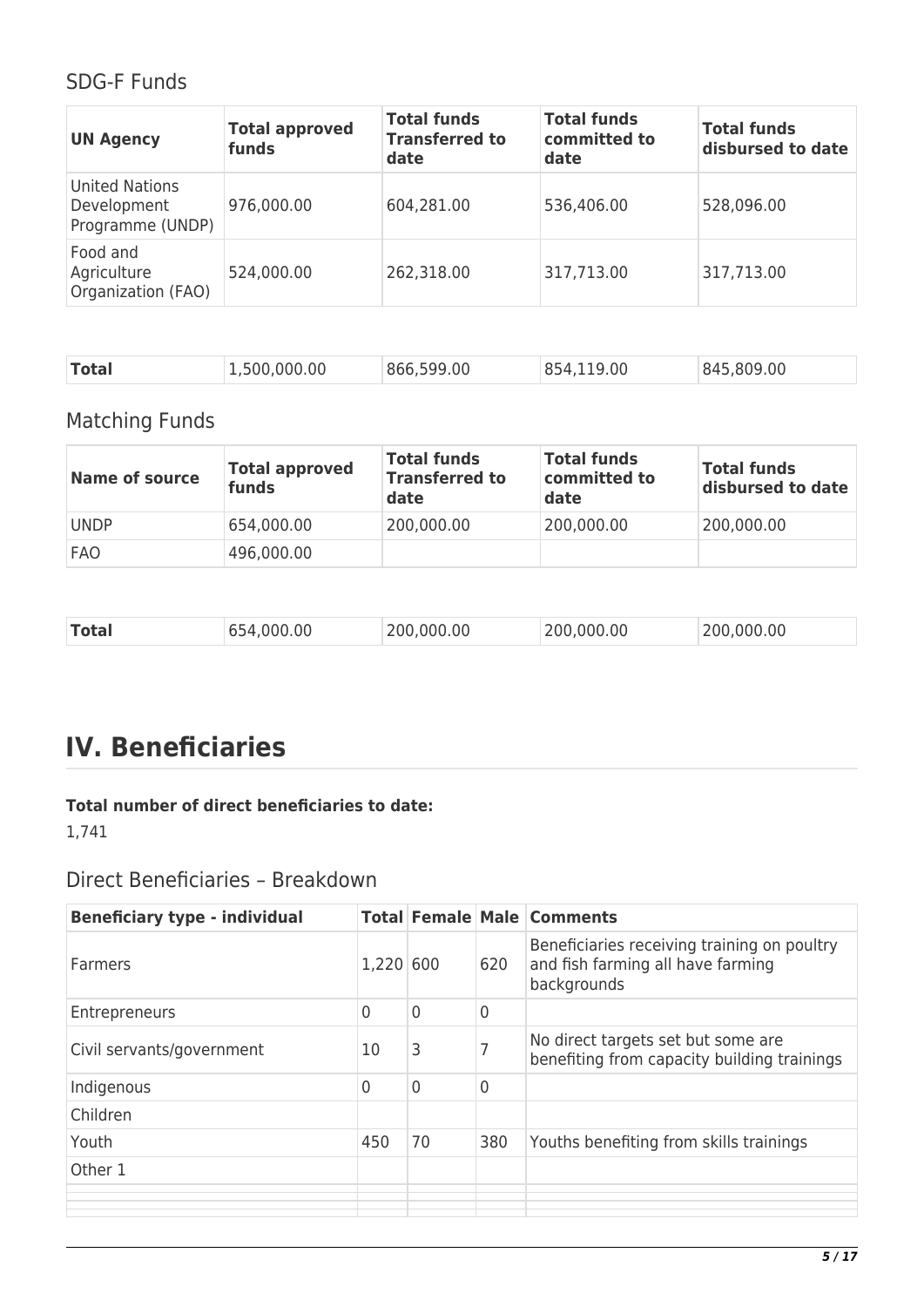| 1,007 |
|-------|
|-------|

| <b>Beneficiary type - institutional</b> |                | <b>Total Comments</b>                                                                                                           |
|-----------------------------------------|----------------|---------------------------------------------------------------------------------------------------------------------------------|
| <b>SME<sub>S</sub></b>                  | 0.00           |                                                                                                                                 |
| Cooperatives                            | 0.00           |                                                                                                                                 |
| Government/municipal organizations      | 10.00          | Collaborating and benefiting from capacity building<br>trainings. This includes ministries, departments and<br>agencies.        |
| Private sector                          | 5.00           | Collaborating and benefiting from capacity building<br>trainings                                                                |
| Community-based organizations           | $\overline{0}$ | No direct targets set                                                                                                           |
| <b>NGOs</b>                             | 15             | Collaborating, partnering and benefiting from capacity<br>building trainings. This also includes civil society<br>organizations |
| Other 1 please provide details          | 5              | This includes media and local authorities benefiting from<br>capacity building trainings                                        |
|                                         |                |                                                                                                                                 |
| <b>Total</b>                            | 35             |                                                                                                                                 |

## Indirect Beneficiaries – Breakdown

| <b>Beneficiary type - individual</b> | <b>Total</b> | <b>Female</b> | <b>Male</b> | <b>Comments</b> |
|--------------------------------------|--------------|---------------|-------------|-----------------|
| <b>Farmers</b>                       | 0            | 0.00          | 0.00        |                 |
| Entrepreneurs                        | 0            | 0.00          | 0.00        |                 |
| Civil servants/government            | 0            | 0.00          | 0.00        |                 |
| Indigenous                           | 0            | 0.00          | 0.00        |                 |
| Children                             | 0            | 0.00          | 0.00        |                 |
| Youth                                | 0            | 0.00          | 0.00        |                 |
|                                      |              |               |             |                 |
|                                      |              |               |             |                 |
| <b>Total</b>                         | 0            | 0.00          | 0.00        |                 |

| <b>Beneficiary type - institutional</b> |                | <b>Total Comments</b>                                                                                     |
|-----------------------------------------|----------------|-----------------------------------------------------------------------------------------------------------|
| <b>SME<sub>S</sub></b>                  | 0.00           |                                                                                                           |
| Cooperatives                            |                |                                                                                                           |
| Government/municipal organizations      | 5.00           | District and city councils, MDA benefiting from capacity<br>building trainings                            |
| Private sector                          | 3              | Mining companies benefiting from community relations<br>awareness raising and capacity building trainings |
| Community-based organizations           | 14             | Farmer based organizations benefiting from capacity<br>building trainings                                 |
| <b>NGOs</b>                             | 0              | No clear or significant benefit yet provided by project to<br>this categories                             |
| Other 1 please provide details          | $\overline{4}$ | Media houses benefiting from capacity building trainings                                                  |
|                                         |                |                                                                                                           |
| <b>Total</b>                            | 26             |                                                                                                           |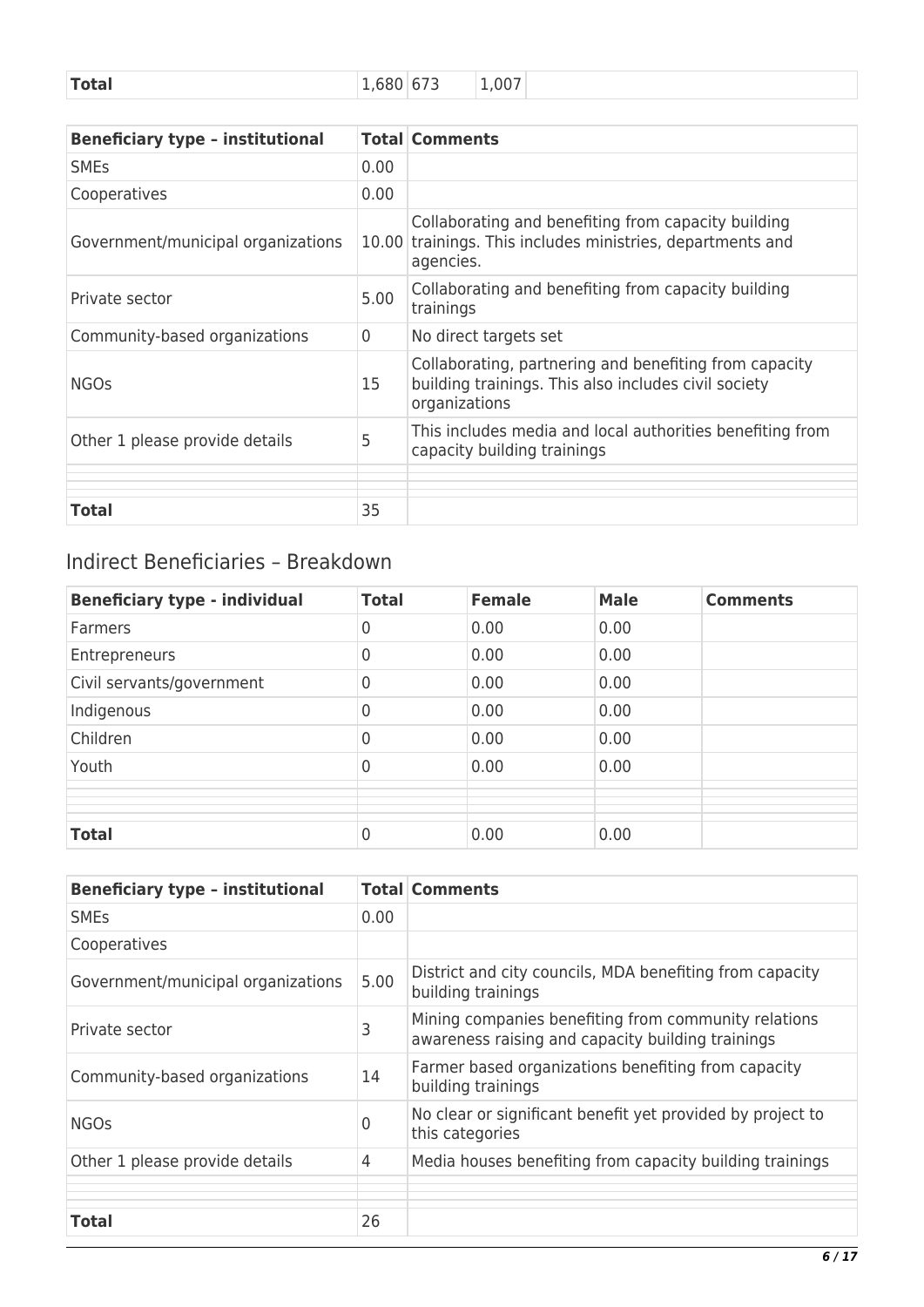#### **Any other information regarding JP beneficiaries\*:**

• One Training workshop for mining sector stakeholders in Kono district on Community Development Agreements Kono model 62 people trained- 49 M 13 F)

• One Training workshop for NGOs and CSOs on improved ability for advocacy to promote constructive dialogue with the extractive sector(CSOs-14, NGOs-4, Local councils&authorities-5, MDAs-2 and private sector-1)-35 people trained- 20M 10 F

• One Training workshop for 58 enumerators for collecting data on poultry base line survey( 20 M 38 F)

• One training workshop for enumerators to collect data on agribusiness capacity assessment of farmers in kono.

• Two missions with 3 representatives from Ministry of Agriculture, Fisheries and District Youth Council on fish pond sites selection in all 14 chiefdoms.

• Training of Ministry of Fishery Technicians to provide technical support to the fish farmers during the initial stage of the project.

• One training of trainers workshop held for 48 youths (20 M, 28 F) on general fish pond management.

## **V. Joint Programme Progress**

| <b>Expected Results</b><br>(Outcomes & outputs)                                                                          | <b>Progress</b> | <b>Difficulties</b>                                                                                                                                                                                                                                                                                                                                                                  | <b>Expected</b><br>deliverables |
|--------------------------------------------------------------------------------------------------------------------------|-----------------|--------------------------------------------------------------------------------------------------------------------------------------------------------------------------------------------------------------------------------------------------------------------------------------------------------------------------------------------------------------------------------------|---------------------------------|
| JP Outcome 1:<br>Inclusiveness,<br>accountability and<br>transparency in Natural<br><b>Resources Management</b><br>(NRM) |                 | • In general, the<br>project has been<br>affected by the<br>impacts of the<br>protracted Ebola<br>outbreak that<br>started in May<br>$2014$ , and was<br>officially declared<br>over only 18<br>months later in<br>November 2015.<br>• During this<br>monitoring period,<br>the project has<br>been affected by<br>resignation of the<br>substantive<br>National Project<br>Manager. |                                 |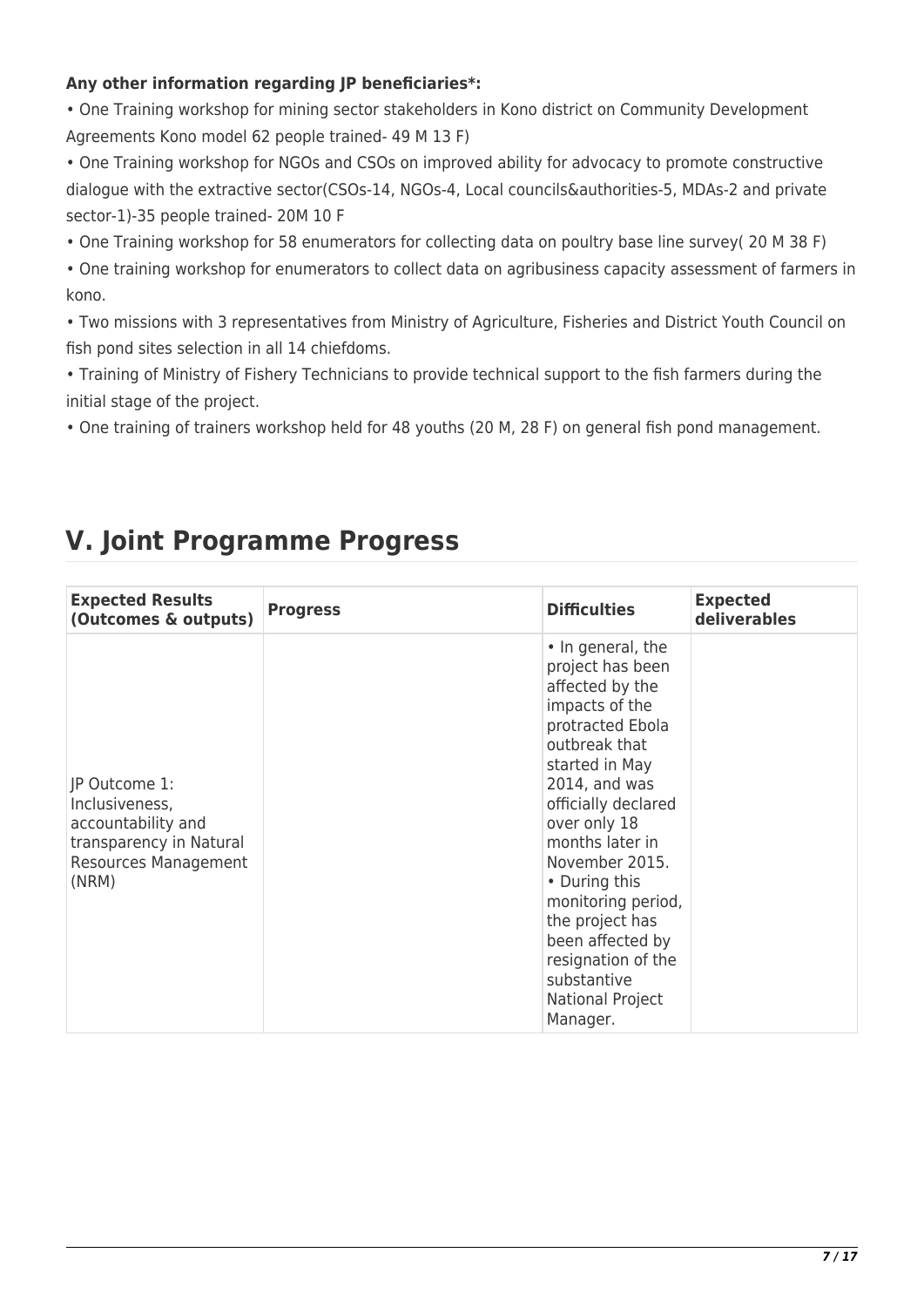| <b>Expected Results</b><br>(Outcomes & outputs)                                                             | <b>Progress</b>                                                                                                                                                                                                                                                                                                                                                                                                                                                                                                                                                                                                                                                                                                       | <b>Difficulties</b>                                                                                                                                                                                                                       | <b>Expected</b><br>deliverables                                                                                                                                                                                                                                                                                                                                                                                                                                                                                                                                                                                                                                                                                                                                                                                                                                          |
|-------------------------------------------------------------------------------------------------------------|-----------------------------------------------------------------------------------------------------------------------------------------------------------------------------------------------------------------------------------------------------------------------------------------------------------------------------------------------------------------------------------------------------------------------------------------------------------------------------------------------------------------------------------------------------------------------------------------------------------------------------------------------------------------------------------------------------------------------|-------------------------------------------------------------------------------------------------------------------------------------------------------------------------------------------------------------------------------------------|--------------------------------------------------------------------------------------------------------------------------------------------------------------------------------------------------------------------------------------------------------------------------------------------------------------------------------------------------------------------------------------------------------------------------------------------------------------------------------------------------------------------------------------------------------------------------------------------------------------------------------------------------------------------------------------------------------------------------------------------------------------------------------------------------------------------------------------------------------------------------|
| JP Output 1.1: Enhanced<br>capacity for improved<br>monitoring of<br>environmental and social<br>compliance | • GIS equipment and software<br>procured<br>• Partnership with Columbia<br>University Center for International<br>Earth Science Information Network<br>(CIESN) to facilitate GIS capacity<br>enhancement for officers of the<br>Sierra Leone Environmental<br>Protection Agency (EPA).<br>• ECAS portal has been finalized and<br>is expected to be launched by the<br>end November 2017. The second<br>phase of the project is to link the<br>portal at the Environmental<br>Protection Agency headquarters to<br>the regional offices and may require<br>support from UNDP.<br>• Annual Work Plan (AWP) revised<br>with EPA and agreement made to<br>include Environmental Rating and<br>Disclosure (ERD) activity. | • Increased<br>inflation rendered<br>the budgeted<br>amount for the<br>contract with<br>CIESN inadequate<br>as the contract<br>between EPA and<br>UNDP was in local<br>currency while<br>that between EPA<br>and CIESN was in<br>dollars. | • The Center for<br><b>International Earth</b><br>Science Information<br>Network (CIESN)<br>enhanced the GIS<br>capacity of the<br>Environmental<br><b>Protection Agency</b><br>(EPA) to adopt and<br>implement the<br>Environmental<br>Cadaster<br>Administration<br>System (ECAS)<br>project.<br>• Trained EPA senior<br>staff now serve as<br><b>Trainer of Trainers</b><br>(TOT) for lower rank<br>EPA staff in the use<br>of ECAS to broaden<br>access to<br>information<br>• This has gradually<br>enhanced EPA<br>electronic<br>documentation;<br>increased<br>effectiveness and<br>accountability of the<br>management of<br>environmental<br>licenses; and<br>enhanced the<br>efficiency of the<br>administration<br>system in knowledge<br>management,<br>revenue collection,<br>access to<br>information,<br>improved monitoring<br>and social<br>compliance. |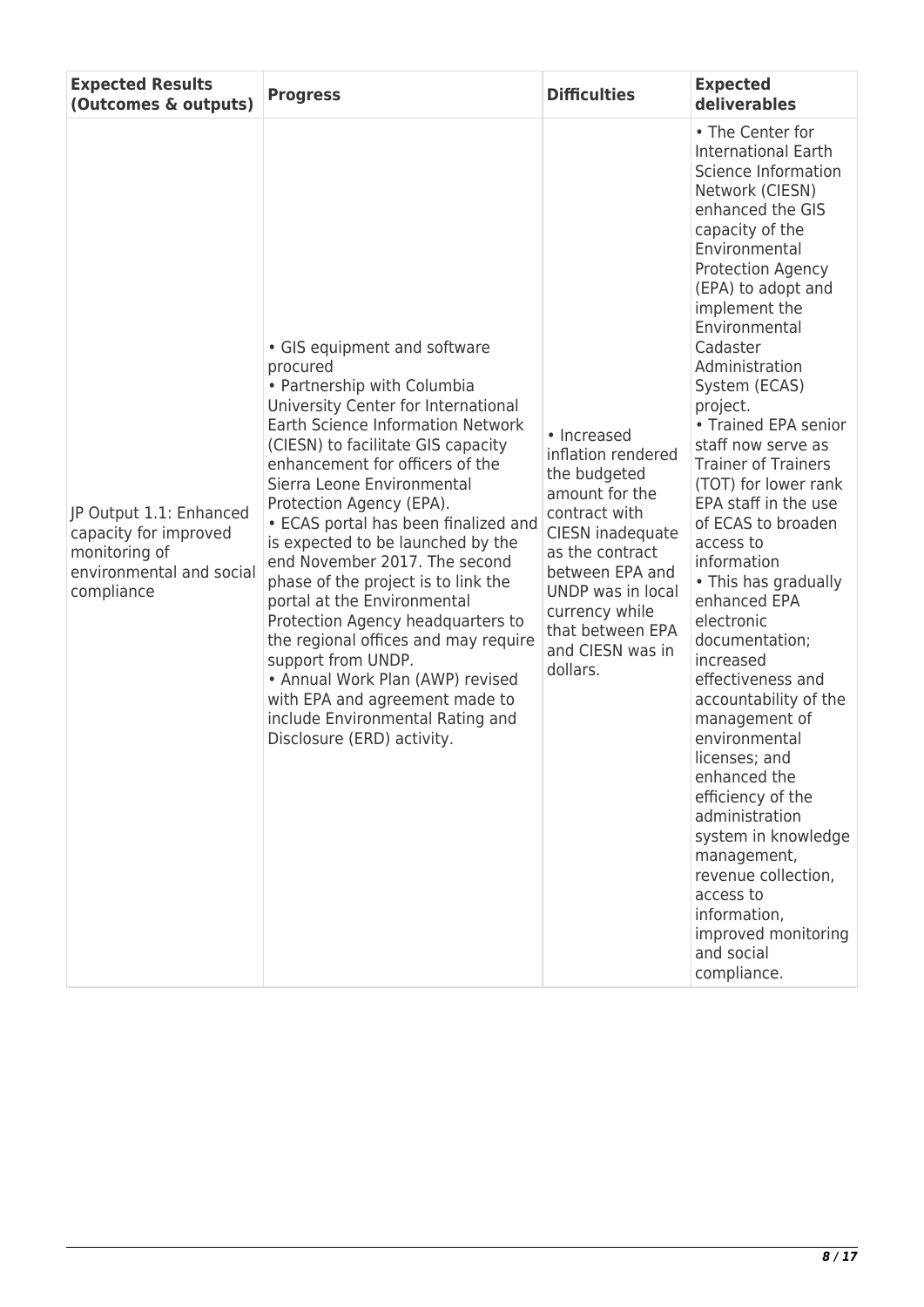| <b>Expected Results</b><br>(Outcomes & outputs)                                                                               | <b>Progress</b>                                                                                                                                                                                                                                                                                                                                                                                                                                                                                                                                                                                                                                                                                                                                                                                                                                                                                                                                                                                                                                                                                                                                                                                                                                                                                                                                                                                                                                                                                                                                                                                                                  | <b>Difficulties</b> | <b>Expected</b><br>deliverables                                                                                                                                          |
|-------------------------------------------------------------------------------------------------------------------------------|----------------------------------------------------------------------------------------------------------------------------------------------------------------------------------------------------------------------------------------------------------------------------------------------------------------------------------------------------------------------------------------------------------------------------------------------------------------------------------------------------------------------------------------------------------------------------------------------------------------------------------------------------------------------------------------------------------------------------------------------------------------------------------------------------------------------------------------------------------------------------------------------------------------------------------------------------------------------------------------------------------------------------------------------------------------------------------------------------------------------------------------------------------------------------------------------------------------------------------------------------------------------------------------------------------------------------------------------------------------------------------------------------------------------------------------------------------------------------------------------------------------------------------------------------------------------------------------------------------------------------------|---------------------|--------------------------------------------------------------------------------------------------------------------------------------------------------------------------|
| JP Output 1.2:<br>Strengthened dialogue<br>and engagement<br>between development<br>stakeholders and the<br>extractive sector | • 26 institutions (14-CSOs, 4-NGOs,<br>5-Local council's authorities, 2-MDAs<br>and 1-private sector and 3- local<br>media houses) trained on improved<br>ability for advocacy to promoted<br>constructive dialogue with the<br>extractive sector. This lead to the<br>development of an advocacy plan<br>by the Kono Civil Society Network<br>who will undertake advocacy for<br>transparency and accountability in<br>mining and a cleaner and safe<br>environment in Kono district. This<br>lead to the signing of a Community<br>Development Agreement (CDA) with<br>the mining company (Koidu Limited)<br>in the district at that time.<br>• Natural Mining Agency (NMA)<br>working with Kono Civil Society<br>Network Advocacy to advocate on<br>indiscriminate mining, cleaner and<br>safe environment in Kono district as<br>a product of the signing of the CDA.<br>• Establishment of a dialogue<br>platform to discuss utilization of<br>revenue (190,000\$) for community<br>development from OCTEA mining<br>Company meant to be paid by the<br>end of the year.<br>• ECAS portal has been finalized and<br>is expected to be launched by the<br>end November 2017. The second<br>phase of the project is to link the<br>portal at the Environmental<br>Protection Agency headquarters to<br>the regional offices and may require<br>support from UNDP.<br>• Effective community participation<br>in the Tankoro and Gbensseh<br>Chiefdoms in needs/ issues<br>identification, CDA management<br>and implementation, conflict<br>resolution, effective engagement<br>processes based on the CDA legal<br>framework. |                     | • More needs-based<br>training for CSOs to<br>be facilitated.<br>• Advocacy activities<br>carried out by the<br>civil society network<br>based on their<br>advocacy plan |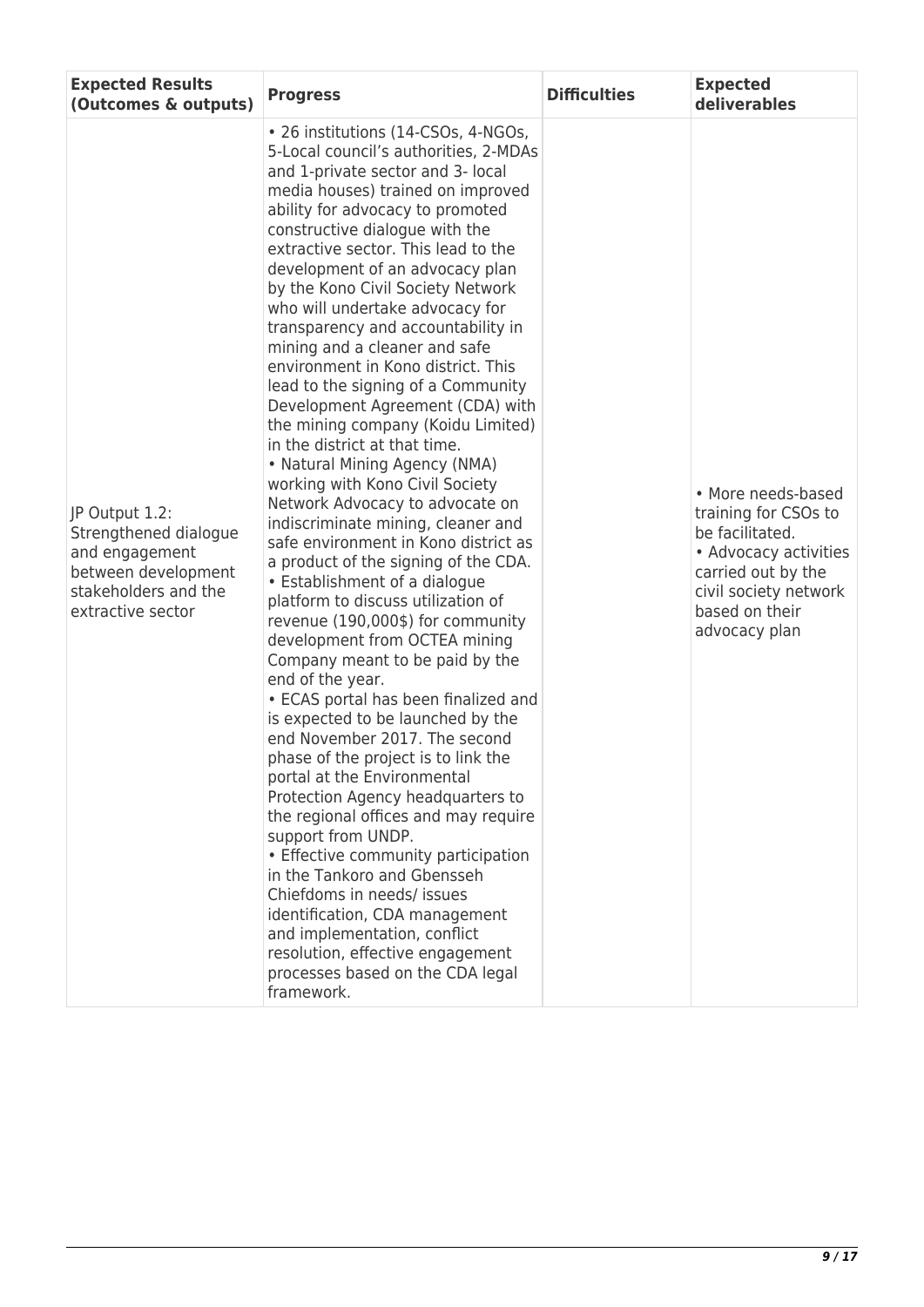| <b>Expected Results</b><br>(Outcomes & outputs)                                                   | <b>Progress</b>                                                                                                                                                                                                                                                                                                                                                                                                                                                                                                                                                                                                                                                                                                                                     | <b>Difficulties</b> | <b>Expected</b><br>deliverables                                                                                            |
|---------------------------------------------------------------------------------------------------|-----------------------------------------------------------------------------------------------------------------------------------------------------------------------------------------------------------------------------------------------------------------------------------------------------------------------------------------------------------------------------------------------------------------------------------------------------------------------------------------------------------------------------------------------------------------------------------------------------------------------------------------------------------------------------------------------------------------------------------------------------|---------------------|----------------------------------------------------------------------------------------------------------------------------|
| JP Output 1.3: Inclusive<br>community development<br>processes facilitated                        | • Establishment of a dialogue<br>platform to discuss utilization of<br>revenue (190,000\$) for community<br>development from OCTEA mining<br>Company meant to be paid by the<br>end of the year.<br>• ECAS portal has been finalized and<br>is expected to be launched by the<br>end November 2017. The second<br>phase of the project is to link the<br>portal at the Environmental<br>Protection Agency headquarters to<br>the regional offices and may require<br>support from UNDP.<br>• Effective community participation<br>in the Tankoro and Gbensseh<br>Chiefdoms in needs/ issues<br>identification, CDA management<br>and implementation, conflict<br>resolution, effective engagement<br>processes based on the CDA legal<br>framework. |                     | Kono CDA<br>development and<br>signing completed                                                                           |
| JP Outcome 2:<br>Livelihoods of vulnerable<br>groups improved through<br>economic diversification | • Market assessment of local<br>economy ongoing with field mission<br>completed.<br>• FAO completed a baseline study<br>for fishponds and poultry farm<br>activities                                                                                                                                                                                                                                                                                                                                                                                                                                                                                                                                                                                |                     | Baseline survey<br>report on poultry to<br>be validated soon<br>Baseline report for<br>fishpond completed<br>and validated |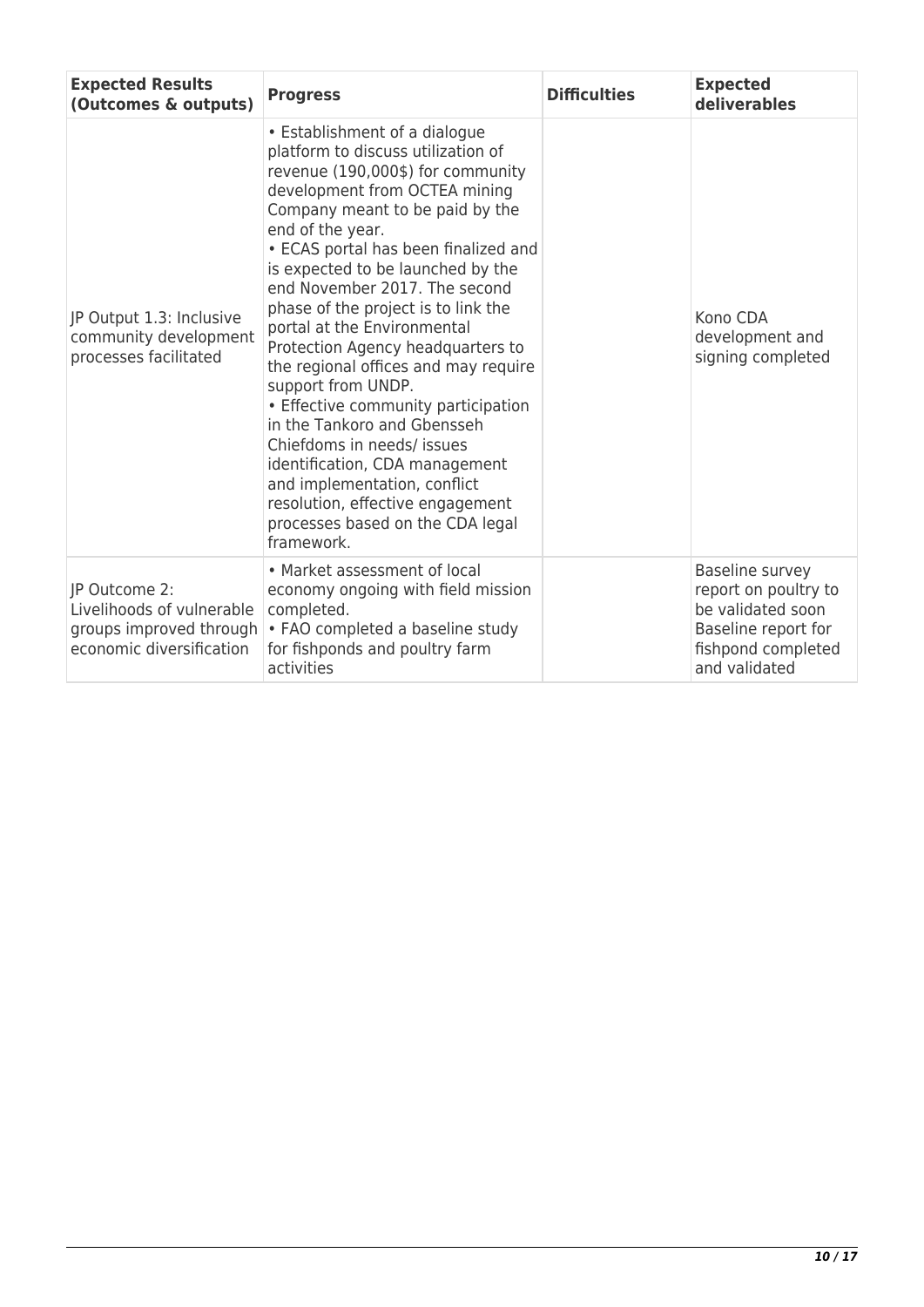| <b>Expected Results</b><br>(Outcomes & outputs)                                                                                                                                 | <b>Progress</b>                                                                                                                                                                                                                                                                                                                                                                                                                                                                                                                                                                                                                                                                                                                                                                                                                                                                                                                                                                                                                                                                                                                                                                                                                                                                                                                                                                                                                                                                                                                                                                                                                                                                                                                                                           | <b>Difficulties</b> | <b>Expected</b><br>deliverables |
|---------------------------------------------------------------------------------------------------------------------------------------------------------------------------------|---------------------------------------------------------------------------------------------------------------------------------------------------------------------------------------------------------------------------------------------------------------------------------------------------------------------------------------------------------------------------------------------------------------------------------------------------------------------------------------------------------------------------------------------------------------------------------------------------------------------------------------------------------------------------------------------------------------------------------------------------------------------------------------------------------------------------------------------------------------------------------------------------------------------------------------------------------------------------------------------------------------------------------------------------------------------------------------------------------------------------------------------------------------------------------------------------------------------------------------------------------------------------------------------------------------------------------------------------------------------------------------------------------------------------------------------------------------------------------------------------------------------------------------------------------------------------------------------------------------------------------------------------------------------------------------------------------------------------------------------------------------------------|---------------------|---------------------------------|
| JP Output 2.1: Local<br>economy diversified<br>through value chain<br>development, increased<br>entrepreneurship,<br>economic productivity,<br>and improved service<br>delivery | • Market assessment of local<br>economy completed and final report<br>disseminated to stakeholders.<br>• 454 youths (408 males and 46<br>females) recently graduated from<br>training on business and<br>entrepreneurship skills in Kono. This<br>graduation ceremony was witnessed<br>by the SDG-F Secretariat mission<br>team from New York.<br>• 441 youths with 30% female are<br>expected to graduate in different<br>skills at the beginning of the first<br>quarter in 2018.<br>• Community involvement and<br>participation in a dialogue platform<br>to discuss utilization of revenue<br>$($190,000)$ for community<br>development from OCTEA mining<br>Company meant to be paid by the<br>end of the year. Community people<br>are now even advocating for<br>drawback OCTEA mining Company<br>for over four (4) years.<br>• ECAS portal has been finalized and<br>is expected to be launched by the<br>end November 2017. The second<br>phase of the project is to link the<br>portal at the Environmental<br>Protection Agency headquarters to<br>the regional offices and may require<br>support from UNDP.<br>• 26 institutions (14-CSOs, 4-NGOs,<br>5-Local council's authorities, 2-MDAs<br>and 1-private sector and 3- local<br>media houses) trained on improved<br>ability for advocacy to promoted<br>constructive dialogue with the<br>extractive sector. This lead to the<br>development of an advocacy plan<br>by the Kono Civil Society Network<br>who will undertake advocacy for<br>transparency and accountability in<br>mining and a cleaner and safe<br>environment in Kono district. This<br>lead to the signing of a Community<br>Development Agreement (CDA) with<br>the mining company (Koidu Limited)<br>in the district at that time. |                     |                                 |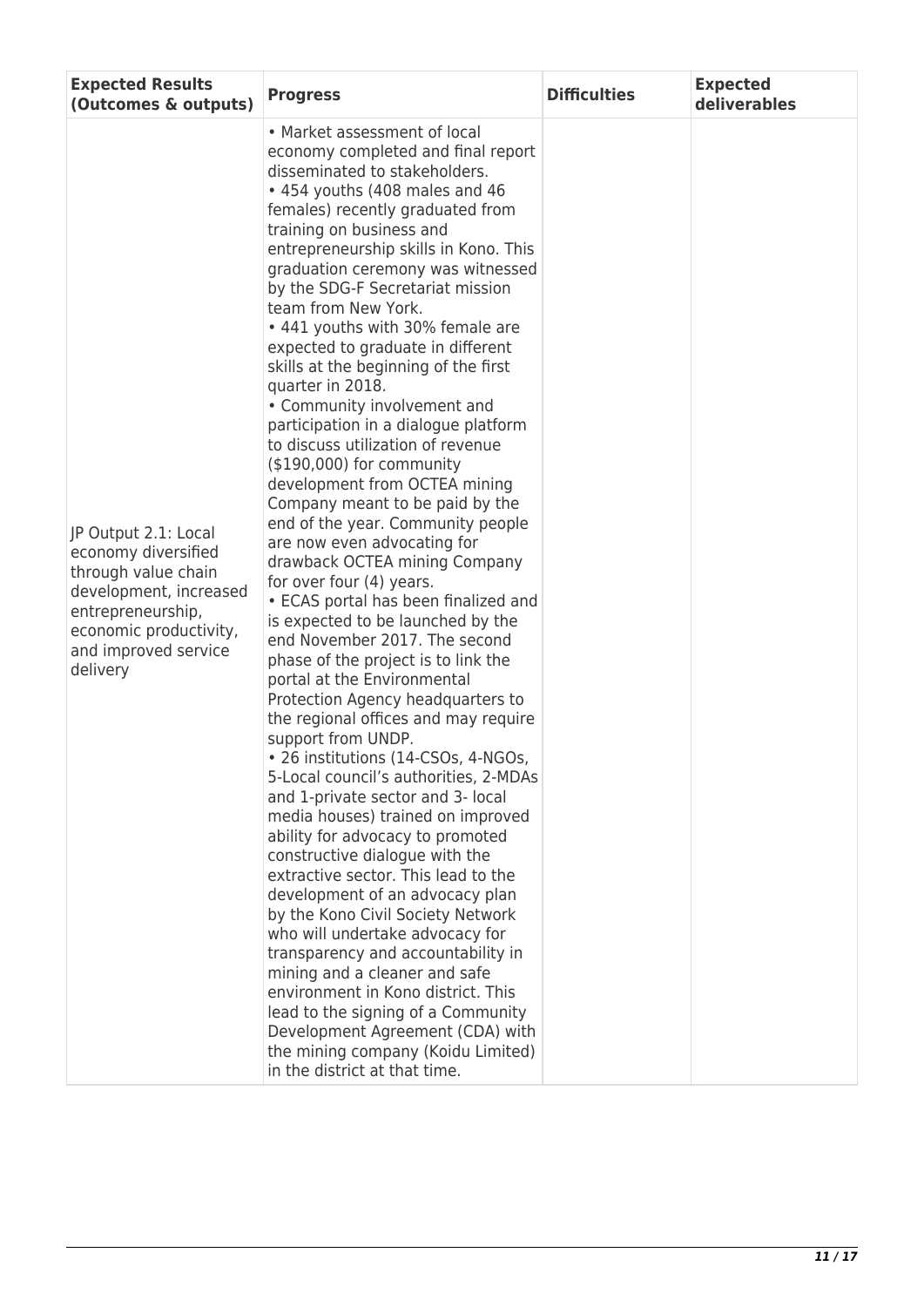| <b>Expected Results</b><br>(Outcomes & outputs)                                                                                        | <b>Progress</b>                                                                                                                                                                                                                                                                                                                                                                                                                                                                                                                                                                                                                                                                                                                                                                                                                                                                                                                                                                                                                                                                                                                                                                                                                                                                                                                                                                                                                                                                                                                                                                                                                                                                                                                                   | <b>Difficulties</b>                                                                                                                                                                                                                                                                                                      | <b>Expected</b><br>deliverables                                                                                                                                      |
|----------------------------------------------------------------------------------------------------------------------------------------|---------------------------------------------------------------------------------------------------------------------------------------------------------------------------------------------------------------------------------------------------------------------------------------------------------------------------------------------------------------------------------------------------------------------------------------------------------------------------------------------------------------------------------------------------------------------------------------------------------------------------------------------------------------------------------------------------------------------------------------------------------------------------------------------------------------------------------------------------------------------------------------------------------------------------------------------------------------------------------------------------------------------------------------------------------------------------------------------------------------------------------------------------------------------------------------------------------------------------------------------------------------------------------------------------------------------------------------------------------------------------------------------------------------------------------------------------------------------------------------------------------------------------------------------------------------------------------------------------------------------------------------------------------------------------------------------------------------------------------------------------|--------------------------------------------------------------------------------------------------------------------------------------------------------------------------------------------------------------------------------------------------------------------------------------------------------------------------|----------------------------------------------------------------------------------------------------------------------------------------------------------------------|
| JP Output 2.2:<br>Aquaculture and poultry<br>enterprises established<br>to increase income,<br>improved food and<br>nutrition security | • FAO completed identification and<br>selection of sites for establishment<br>of 8 poultry farms and 24 fish ponds<br>• Facilitated the strengthening of 8<br>youth groups and 24 youth groups<br>to manage the poultry and fish<br>ponds respectively.<br>• MOUs signed with land owners<br>who provided land for the poultry<br>and fish farms.<br>• With supervision from a resident<br>supervisory engineer, construction<br>of 3 poultry houses has been<br>completed and the remaining 5<br>almost at the completion stage now.<br>. With technical support from the<br>ministry of Fisheries and Marine<br>Resources, 24 fish ponds has been<br>constructed, limed and fertilized,<br>awaiting stocking.<br>• Agribusiness Consultant hired and<br>capacity need assessment of<br>farmers in Kono district conducted<br>and report awaits final validation.<br>• Baseline survey on the status and<br>prospects of poultry farming in kono<br>district conducted and draft report<br>sent to Lead Technical Officer for<br>clearance.<br>• Conducted training for 48 youths<br>(25M, 22W) in basic fishpond<br>management. The trainees are<br>expected to replicate the training to<br>their group members (beneficiary<br>fish farmers) so that they will all<br>have general knowledge on the<br>management of fish ponds.<br>• Established strong linkage<br>between the implementing partners<br>and the beneficiary communities<br>through series of district<br>stakeholder meetings.<br>• Constructed, limed and fertilized<br>24 earthen fishponds in the 14<br>Chiefdoms, and waiting to be<br>stocked with fingerlings<br>• Procurement plans have been<br>initiated for inputs needed to stock<br>the eight (8) poultry houses | • The communities<br>suggested by the<br>stakeholders for<br>the establishment<br>of the 24 fish<br>ponds are far<br>apart from each<br>other and the road<br>networks to these<br>sites are seriously<br>challenging,<br>posing serious<br>issue for project<br>team to access<br>areas especially<br>during the rains. | Construction of first<br>8 poultry farms<br>almost completed<br>and 24 fish ponds<br>constructed, limed<br>and fertilized,<br>awaiting stocking<br>with fingerlings. |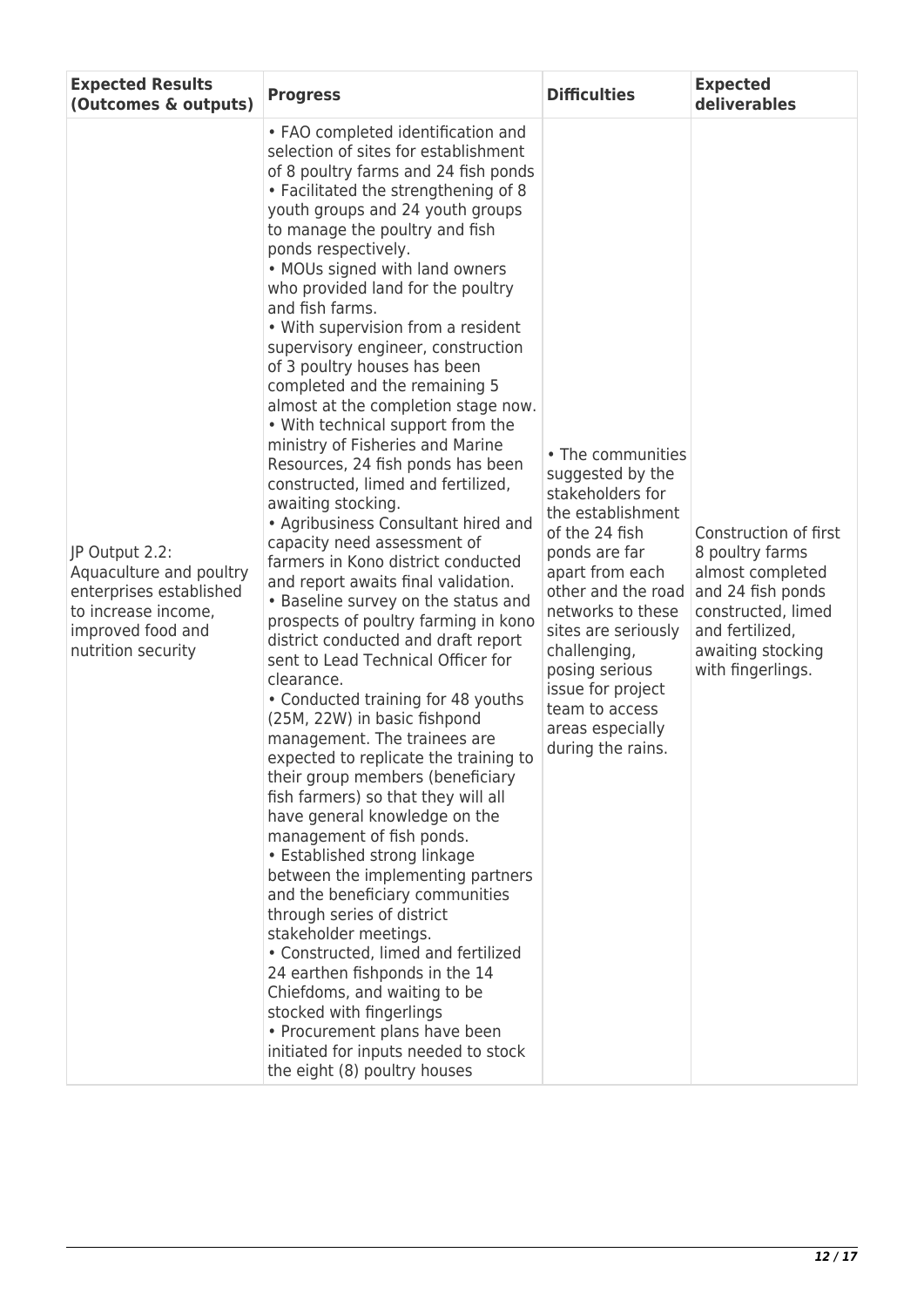| <b>Expected Results</b><br>(Outcomes & outputs)                                                                                   | <b>Progress</b>                                                                                                                                                                                                                                                                                                                                                                                                                                                                                                      | <b>Difficulties</b> | <b>Expected</b><br>deliverables                                                                                                 |
|-----------------------------------------------------------------------------------------------------------------------------------|----------------------------------------------------------------------------------------------------------------------------------------------------------------------------------------------------------------------------------------------------------------------------------------------------------------------------------------------------------------------------------------------------------------------------------------------------------------------------------------------------------------------|---------------------|---------------------------------------------------------------------------------------------------------------------------------|
| JP Outcome 3:<br>Stakeholder<br>engagement, M&E,<br>knowledge management,<br>communication &<br>advocacy processes<br>facilitated | • National Steering Committee<br>(NSC) was held on the 19th October<br>2017 to update stakeholders about<br>the visit of the SDG-F secretariat<br>and the need for no cost extension<br>of the project.<br>• Live radio programs have been<br>done by the project team in Kono on<br>the four mail local radio stations in<br>Kono on the project activities in June<br>and September and by the National<br>Minerals Agency in September on<br>two occasions on the Community<br>Development Agreement activities   |                     | Next NSC will be held<br>after getting<br>feedback from the<br><b>SDG-F Secretariat on</b><br>the proposed no cost<br>extension |
| JP Output 3.1:<br>Stakeholder engagement<br>ensured throughout<br>project implementation                                          | Project quarterly NSC and PMC<br>meetings facilitated in Freetown and<br>Kono respectively to update<br>committee members on progress<br>made and reviews on AWP.<br>• Project stakeholder meetings<br>including local authorities, local<br>councils and MDA have been<br>facilitated in Kono to take decisions<br>on key project activities. This<br>involved allocation of poultry and<br>fish ponds around the district, site<br>selection, shortlisting and interviews<br>of youths for youth skills trainings. |                     |                                                                                                                                 |
| JP Output 3.2: Results<br>based management<br>processes facilitated                                                               | • AWP revised in collaboration with<br>NSC and PMC, to reflect changing<br>needs of stakeholders and include<br>ERD-activity.                                                                                                                                                                                                                                                                                                                                                                                        |                     |                                                                                                                                 |

#### Cross-cutting issues

How has the JP addressed during the reporting period (please provide concrete actions):

#### 1) The **sustainability** of the JP work. (200 words)

Institutional sustainability is ensured through active involvement of key stakeholders in targeted activities, including Local Councils and Government institutions (National Minerals Agency, the National Youth Commission, Kono District and City councils, Kono Youth Council, Local Authorities, the Environmental Protection Agency and other MDAs.

#### 2) The promotion of **women's empowerment and gender equality.** (200 words)

Despite the challenges of traditionally low female participation in development programmes, low level literacy and numeracy skills among women, and early marriage by female youths, the project strategically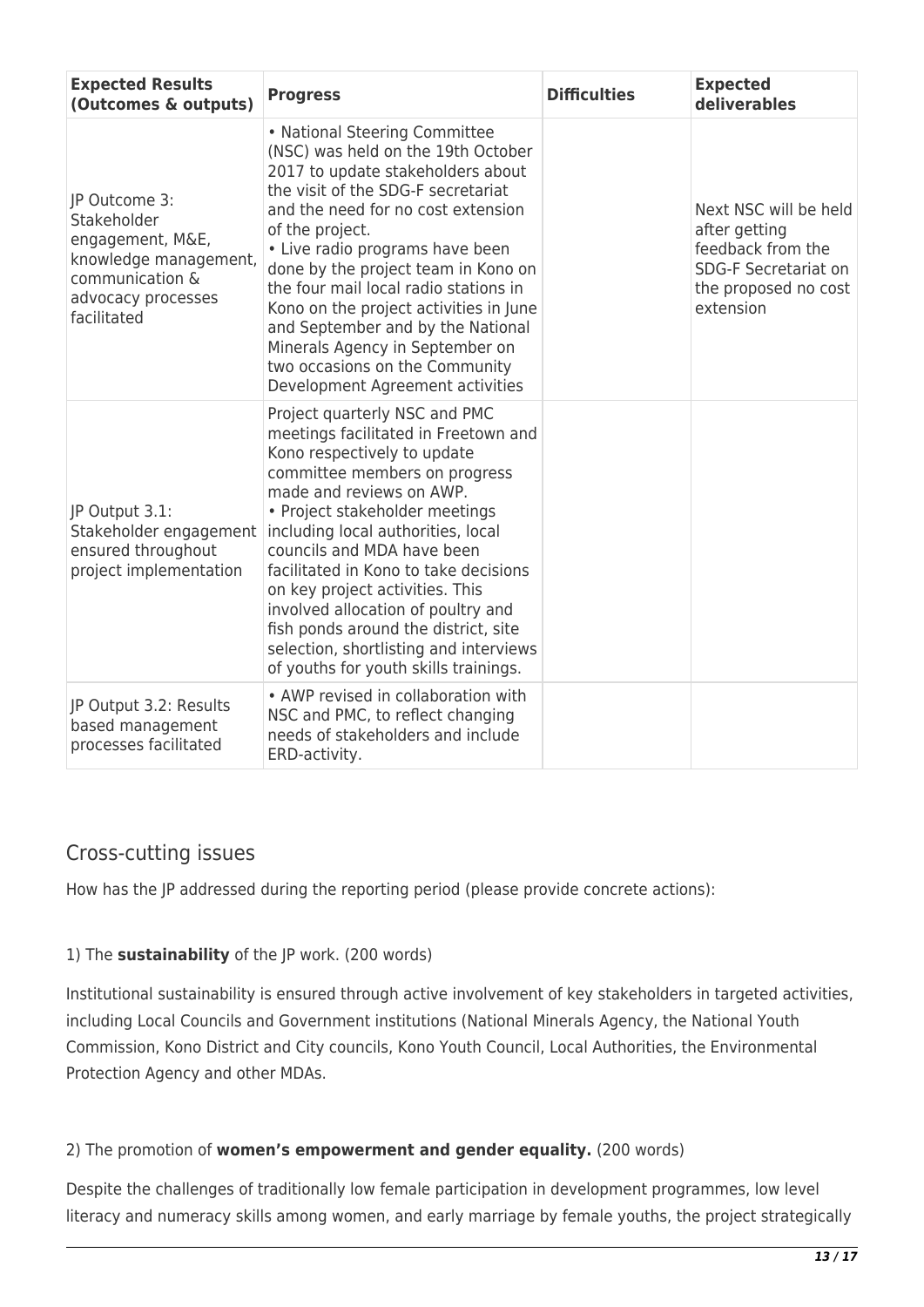targeted and ensured the enrolment and retention of female up to 10% in the training and graduation in entrepreneurship and business skills. Up to 30% of female were also engaged in vocational training with Government Technical and Vocational Center. The vocational training enabled adolescent girls to earn income and build crucial life skills. The programme makes a continuous effort to encourage the active inclusion of women in meetings and workshops, and provide them with opportunities to benefit from project interventions. Targets for selection of beneficiaries for skill building and training (including for fishpond and poultry-related activities, as well as for other skill building and training activities) were set on the basis of selecting 50% both sexes to promote equality. These women whose main livelihoods are farming and petty trading were empowered with skills that aid them in taking care of household poultry and be fully represented in the project implementation and monitoring activities.

#### 3) The engagement in **public-private partnerships**. (200 words)

Public private partnerships are central to the programme. A partnership was established with Sierra Akker Farms (a private enterprise) for the establishment of poultry farms, and Njala University for training of youth farmers on poultry and fish farming. Micro-finance institutions have been approached to make loans available in order to support the establishment/strengthening of SMEs. The programme also actively engages the Kimberlite diamond mining company Koidu Ltd/Octea Holdings for activities related to the CDA process.

## **Communication and Advocacy**

**Has the JP articulated an advocacy & communication actions that helps advance its policy objectives and development outcomes?:** 

Yes

#### **Please describe communication activities developed as part of the JP. :**

Some of the communication activities developed as part of the JP include:

- Display of panels and banners at key project locations, and events (e.g. workshops, trainings).
- Labelling of SDGF and partner logos on all documents, reports, information Education and
- Communication materials generated by the programme.
- Sharing of key results of the project with external stakeholders (other NGOs and donors, wider CA network) publicizing the contribution of the SDGF and its partners.
- Press releases and media/communications produced acknowledging the contribution of the SDGF and partners.
- Radio sensitization programmes to mention the collaboration of the SDGF, Spanish government held in Kono in June and September by the project team and NMA on the local radio stations.

#### **Please provide concrete gains on how the the JP communication and advocacy efforts have increased awareness on SDGs.:**

. Past Workshops and trainings conducted helped stakeholders and beneficiaries to learn a lot about project document and the package attached to it.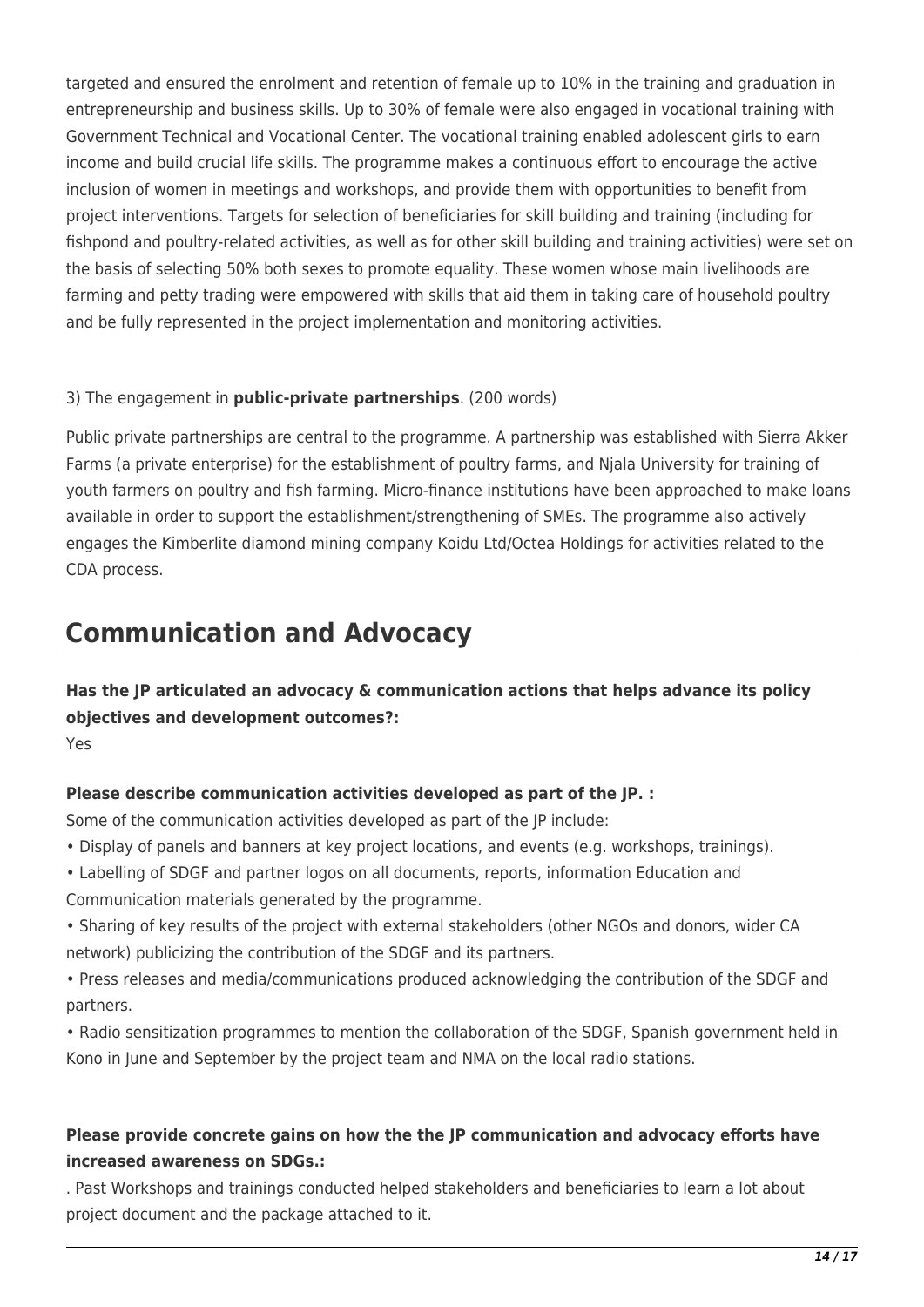. Previous radio discussions in the project implementation district have influenced and motivated youths to take active part in the implementation.

. The just concluded graduation ceremony of about 450 youths in entrepreneur skills and auto-mechanic all dressed in SDG-F T-shirts have also increased awareness about the project in the district.

#### **JP twitter handle:**

@

Other social media channels managed by joint programme (Instagram, Google+, You Tube…):

#### One UN Coordination and Delivering as One

The SDG-F is based on the principles of effective development cooperation, inclusion and participation and One UN coordination.

| <b>Actions</b>                                                                                                           | <b>Description</b>                                                                                                                                              |
|--------------------------------------------------------------------------------------------------------------------------|-----------------------------------------------------------------------------------------------------------------------------------------------------------------|
| Managerial practices (financial, procurement, etc.) implemented<br>jointly by the UN implementing agencies for SDG-F JPs | N/A                                                                                                                                                             |
| Joint analytical work (studies, publications, etc.) undertaken<br>jointly by UN implementing agencies for SDG-F JPs      | N/A                                                                                                                                                             |
| Joint activities undertaken jointly by UN implementing agencies<br>for SDG-F JPs                                         | Poultry and fish farming activities,<br>missions, steering committee and<br>project management committee<br>meetings are jointly undertaken by<br>UNDP and FAO. |
| Other, please specify:                                                                                                   |                                                                                                                                                                 |

#### **What types of coordination mechanisms and decisions have been taken to ensure joint delivery? :**

The project is being coordinated through National Steering Committee and local Programme Management Committee, whose members include both UNDP and FAO and who meet on a regular basis to assess progress made and review work plans and budgets.

### National Ownership: Paris, Accra and Busan Commitments

The SDG-F strengthens the UN system's ability to deliver results in an integrated and multi-dimensional manner by supporting the Joint Programme modality and by bringing together United Nations Agencies and national counterparts in a collective effort to ensure ownership and sustainability of results of JPs and advance towards the SDGs.

| <b>Partners</b>                            | Involvement * Type of<br>involvement |                                                                 | <b>Examples</b>                                                                                                                                                                                                           |
|--------------------------------------------|--------------------------------------|-----------------------------------------------------------------|---------------------------------------------------------------------------------------------------------------------------------------------------------------------------------------------------------------------------|
| Government<br>(specify)<br>national/local) | Fully involved                       | Policy-decision<br>making<br><b>Budget</b><br>Service Provision | At national level ministries are part of the project<br>NSC and at local level the councils and local<br>government agencies are part of the PMC.<br>Government contribution is part of the project<br>budget Eg the EPA. |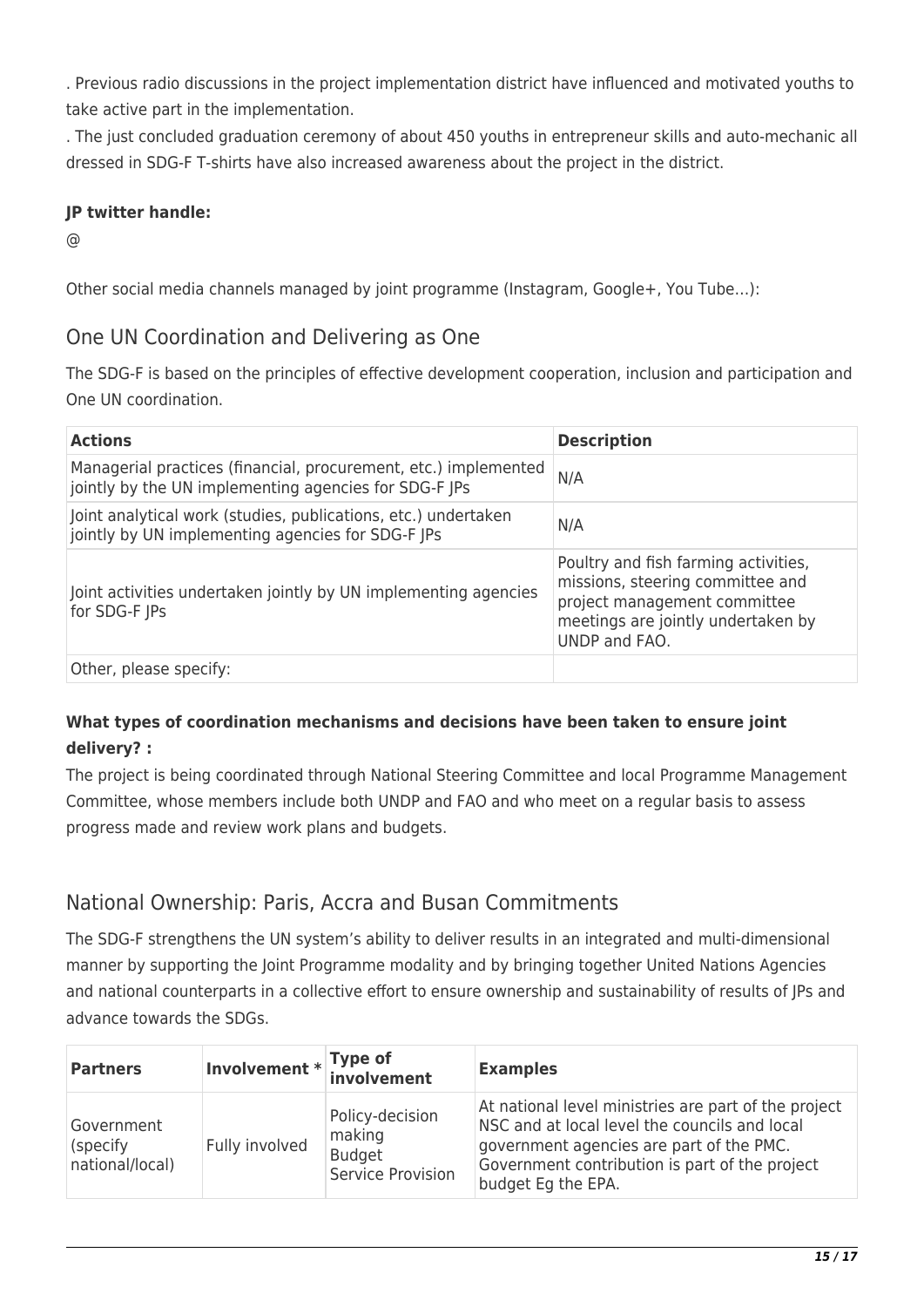| <b>Partners</b>       | Involvement *   | Type of<br>involvement                               | <b>Examples</b>                                                                                                                                                                                                                                                                                                                                                                                                                        |
|-----------------------|-----------------|------------------------------------------------------|----------------------------------------------------------------------------------------------------------------------------------------------------------------------------------------------------------------------------------------------------------------------------------------------------------------------------------------------------------------------------------------------------------------------------------------|
| <b>Private Sector</b> | Fairly involved | Service Provision                                    | Sierr Akker Farms, Micro Finance Institutions,<br><b>Technical Vocational and Education Training</b><br>Centers and master trainers<br>Sierra Akker Farms with support in feed<br>production and trainings for poultry activities<br>training centers and master trainers will provide<br>skills trainings to youths and MFIs have been<br>approached to help provide loans to graduate<br>trainees to strengthen or start businesses. |
| Civil Society         | Fully involved  | Other<br><b>Please specify:</b><br>Capacity Building | Civil Society are involved in advocacy training for<br>constructive engagement and dialogue with<br>extractive sector, implementation of advocacy<br>plan on issues in the extractive sector.                                                                                                                                                                                                                                          |
| Academia              | Fairly involved | Service Provision                                    | Njala University provided training for fish farming<br>and poultry establishment, CIESIN Columbia<br>University will support GIS capacity enhancement                                                                                                                                                                                                                                                                                  |

\* Implementation of activities and the delivery of outputs

#### **Please briefly describe the current situation of the government, private sector and civil society on regards of ownership, align:**

The project is being implemented through government agencies such as Natural Mineral Agency (NMA) and Environmental Protection Agency (EPA), local councils and in collaboration with the private sector. Civil society is part of the project monitoring mechanism and the private sector is involved in carrying out some of the project activities like training for youths, establishment of poultry farms, supply of the poultry stocking items etc. The government is very much in support of and claims ownership of the project as it is implement through its agencies with work plans and budgets approved by them.

#### **Please briefly provide an overall assessment of the governance and managerial structures :**

The project is fully receiving support from the National Steering Committee (NSC) and Project Management Committee (PMC). The National Steering Committee ensured that a project stayed on course and achieved the desired benefits through championing the project within the organizations. The committee helped secure buy-in at all levels of the organization and helped drive project branding. Government partners who are directly benefiting from the project (e.g. the EPA and NMA) are more actively supportive than other members of the NSC and PMC. The PMC members, civil society and local authorities demonstrate substantial ownership of the programme, by following up on meeting action points and pushing partners to meet time lines. In this way, the project becomes an extension of enterprises, rather than a timeconsuming obligation that gets in the way of regular operations.

## **VI. Joint Programme contribution to the SDGs**